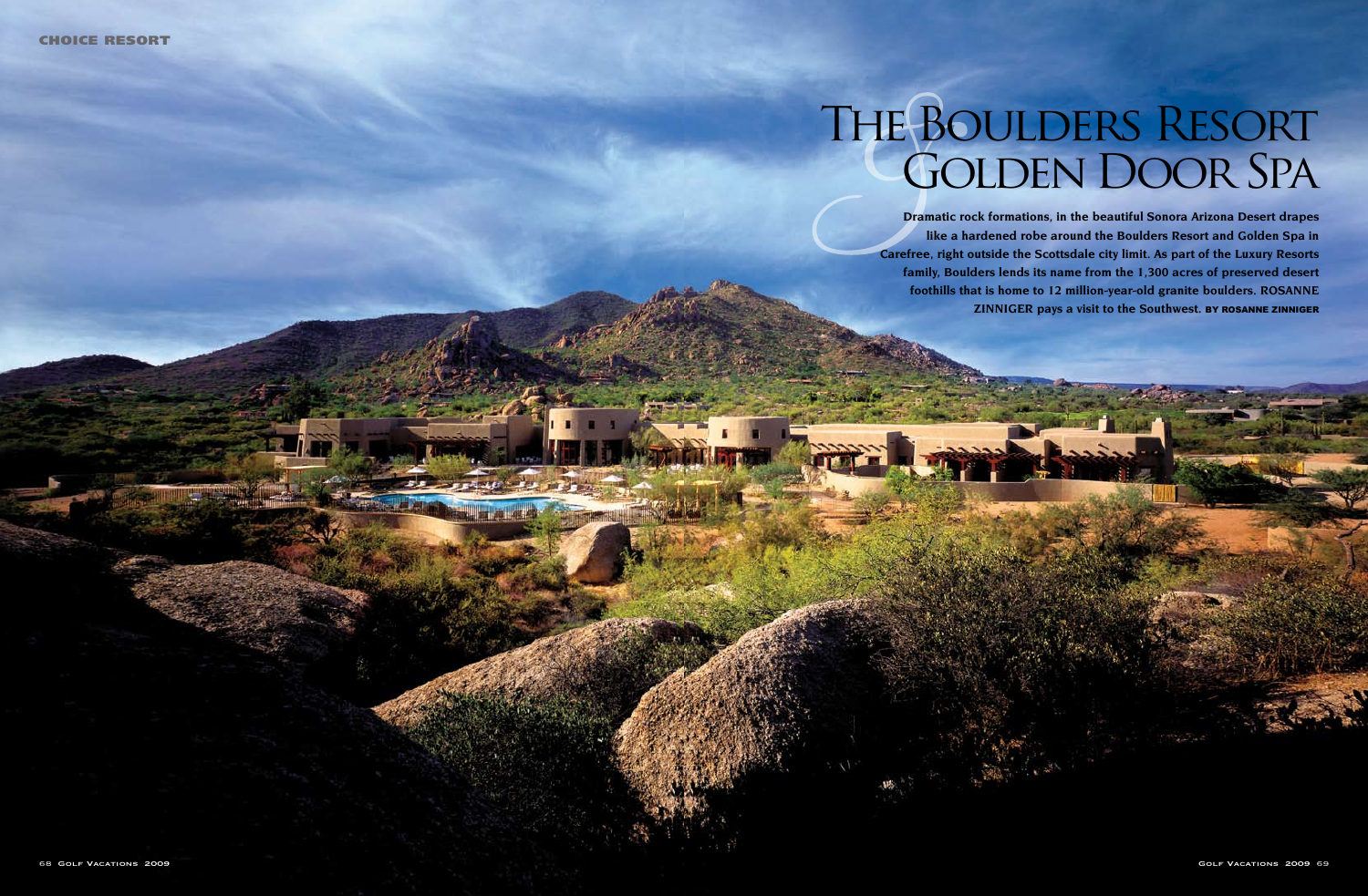he once Native-American spiritual ground has retained its rustic austerity as many of the areas are preserved among rugged beauty dotted with colorful flora and cacti. The Boulders Resort and Golden Door Spa offers 160 Southwestern-styled guest casitas and 60 private villas that are tucked into the natural boulder terrain.

Debi Bridges, the public relations executive here offers some insights, "The Boulders is quintessential Arizona. The resort was planned and built around the natural terrain with great care, and landscape was not transplanted nor was any of the terrain removed. Because of this fact, this is really the only resort that has left the area so Arizona, and has an understated elegance in the casita placement to create an exclusive desert hideaway."

And she meant every word she said, as service here is personalised and genuine. Once onsite, the resort has an all-inclusive fee that covers the use of four pools, eight tennis courts, fitness, tips, valet, and shuttle service throughout its premises as well as to nearby shopping at El Pedregral.





The philosophy behind architect Bob Bacon's design here was not only to keep the land and terrain in a natural state, but to also build the lodge, spa, villas and casitas around the boulders and create building designs that would blend with the desert colors and scenery that reflects the Native-American sense of place so visitors will notice the beauty of nature, rather than buildings.

Sidled alongside this magnificent man-made desert resort are two 18-hole golf courses designed and built by Jay Morrish back in 1984. Boulders Golf Club, with the North and South courses, offers a



be able to play a better game of golf. So, I help them achieve a more consistent ball strike by working with them on the driving range then I take them to the course to work on their game and confidence. It ends up being a more personalised experience for the guest, and they ultimately feel better about their game."

## **Out On the Fairways**

What set these courses apart from the rest in Arizona are the natural boulder formations within the surrounds and its design makes a point to integrate with the natural terrain. There are also very few



## Sidled alongside this magnificent man-made desert resort are two 18-hole golf courses designed and built by Jay Morrish back in 1984.

membership, so play is alternated daily. For example, on one day, guests will play the South course while members play the North, and the next they will be swapped, and so for visitors, it is important to plan for at least two days of golfing.

For those who do not play on a regular basis, a one- , two-, or three-day golf clinics are available at the golf academy. Director and past European Tour professional, Donald Crawley, started the Boulders Golf Academy in 2003 and brought with him years of experience both as a player and teacher. (He once had over 40 golf schools, and is originator of the "Golf Simplified" technique which has been published in video form)

Crawley is also director of instruction for John Jacobs Golf Schools, and has been recognised by Golf Magazine as one of the "top 10 teachers in America." Crawley explains his 'Golf Simplified' philosophy as such: "Most people do not have the time to play or practice during a normal work week, so when they come to me, they want to

houses near the course, and those close by blend in with the desert color. One of the few courses in America that you can play year-round, they are maintained to the highest quality and the grasses are always in good shape.

The Boulders South course is one of the more picturesque of the two, especially the front nine, as rock formations help sculpt the course. At every turn, you cannot miss the spectacular views and the abundance of flora and wildlife throughout the course terrain. Signature holes on this course are definitely holes 5, 6 and 7.

Hole 5, a par 5 at 545 yards, is a dogleg right with bunkers both sides of fairway and each side of the green. Driving here is tricky, with arroyos guarding the fairway, and once on, there are trouble spots to negotiate. Play to the green is framed by magnificent boulders balancing on top of each other called "Boulders Pile", which may be a little distracting once you turn the bend to ascent up the green.